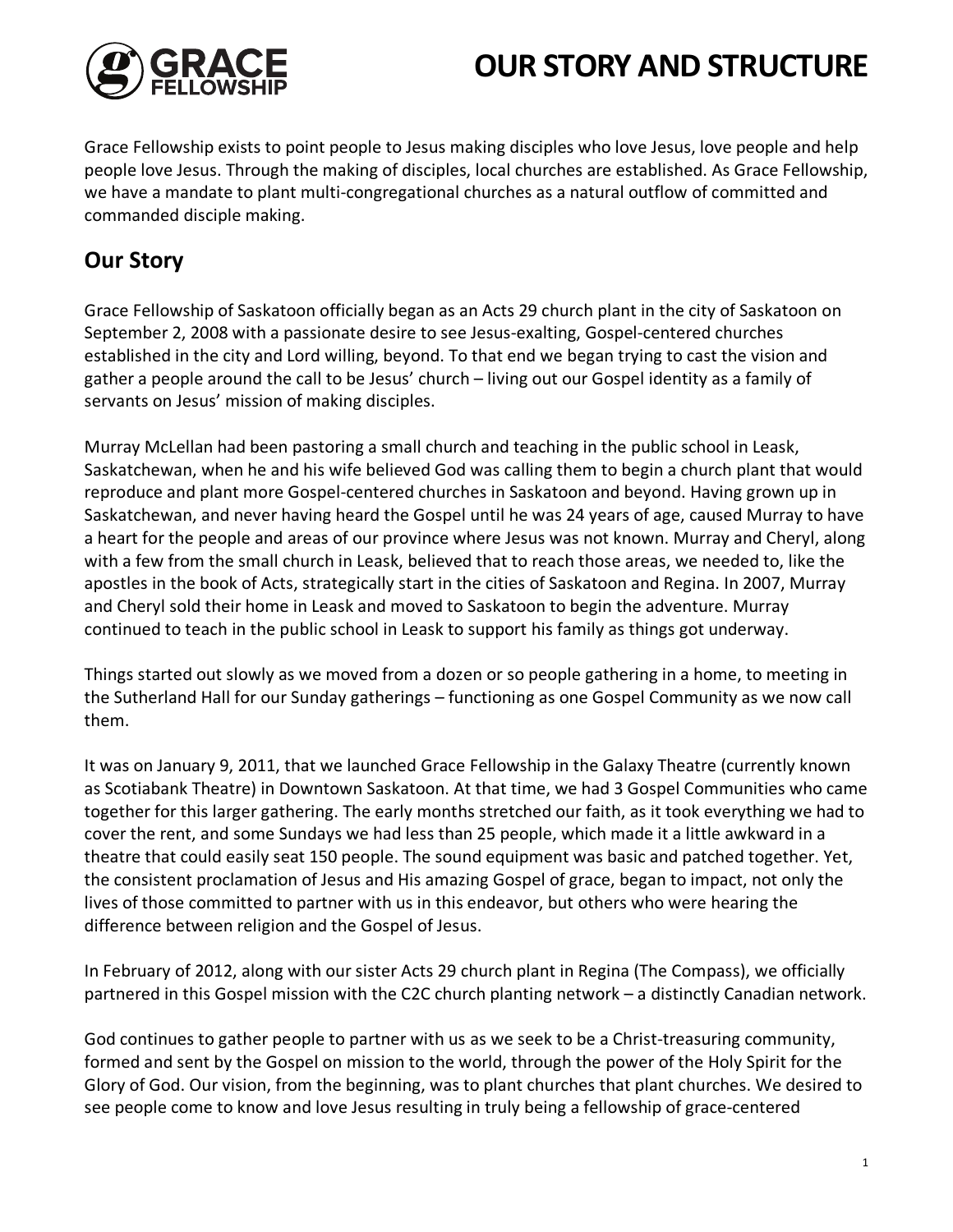congregations that share a common God-focused DNA. Grace Fellowship is a family of churches - a multi-congregational, disciple-making movement.

# **Our Structure**

#### **What does multi-congregational mean?**

We think the term multi-congregational most accurately describes what we're doing. Meaning, we are a family of churches that each meet in their own time and place. Like siblings we have the same DNA but can look different. We are one organization, with one charitable number, and one bank account. While united around theology, vision and values, each congregation has a very real opportunity to customize ministry to its particular context with its particular leadership.

Rather than use the term, multi-site (one church/multiple locations), this phrase often brings to mind video multi-site and is, thus, unhelpful in describing what we do. We also avoid the phrase multicampus as it carries many of the same connotations. We will occasionally refer to a Grace Fellowship campus if we're talking about the physical location. Otherwise we try to use the term congregation or simply, more preferably, church.

## **How does the leadership structure work?**

As each local congregation grows they will with time and leader development have their own team of local elders (staff and non-staff) that shepherd the congregation, oversee its ministry, set its budget, carry out church discipline, hire its staff and lead the mission in its community. While these elders care deeply about the overall vision of Grace Fellowship, their authority and oversight extends only to the congregation they are leading.

There is also a Grace-wide Leadership Team that oversees the church as a whole and makes decisions that impact all congregations. This team consists of one or more pastors from each congregation as well as other strategic leaders. The Leadership Team is not focused on congregation specific issues (what music to play, how to get more Gospel Communities, local contextualization etc.), but is focused on Grace-wide issues. These include for example policy, vision, acquiring property or large congregational needs, rental spaces, and planting new churches or congregations.

If push came to shove, the Leadership Team would have authority over the individual congregations. However, the system is designed to not use this authority unless absolutely necessary. In the event of a transition situation for a congregation's Lead Pastor, the local elders and Leadership Team work closely to determine a succession plan.

# **How do finances work?**

Each congregation is expected to be self-supporting. With new plants we work off a 3 year subsidy plan with the goal being that the local congregation is self sufficient by the end of year three. This means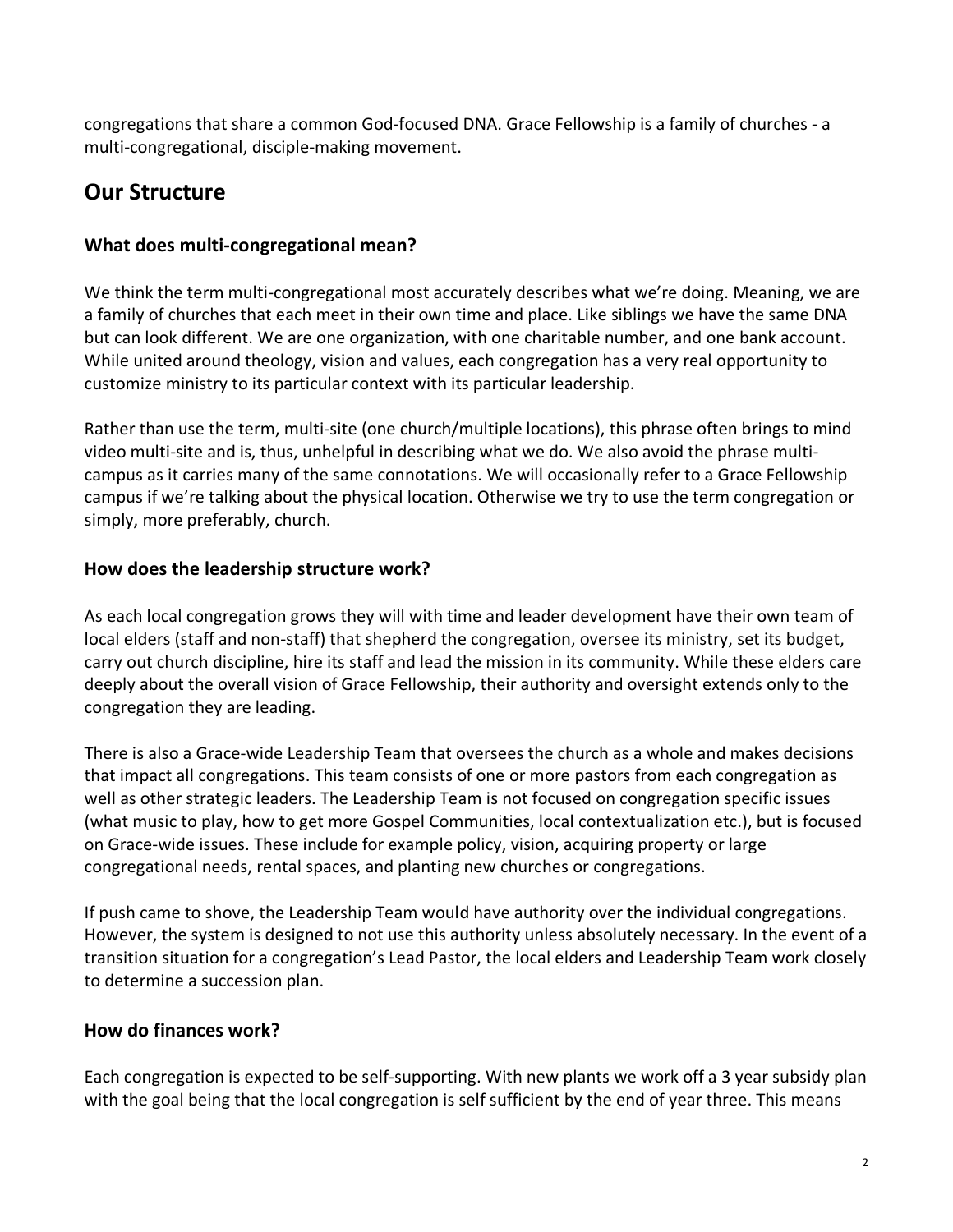the local salary (or salaries) are covered as well as the expenses. Obviously due to the numerous challenges in planting churches this is a general guideline and moves as required or necessary. With sustainability for each local congregation we want to see:

- Each congregation giving 10% to a centralized Outward Focused fund that supports church-planting (local and global) and community ministry.
- Each congregation also gives roughly 10-30% to Central Operations for accounting, payroll, communication, website, graphics, facility management, leadership development, and strategic planning. This percentage could change in the future to meet growing needs both centrally and in a local congregation.
- The remaining approximately 60-80% is available for the local congregation to budget and spend as needed for the local congregation. These funds pay for rent, staff support, and ministry expenses. In a very real way, this allows those giving at a local congregation to know that every dollar they give is supporting the mission of their local congregation, as even the Outward Focused and Central Operations monies are used to extend and support the ministry of the local congregation.

#### **How does preaching work?**

Each congregation has regular live preaching, overseen by the congregation's Lead Pastor. At Grace Fellowship we believe in the importance of raising up and training local Elders/Pastors to highly preach and proclaim God's Word. Given this value we work closely together training and developing in this area, through ongoing development.

Most of the time (approx. 45 weeks) each congregation is preaching on the same biblical text or topic. This allows the preachers to study in advance together and share resources. It also builds unity across our congregations as everybody is tethered to the same text. When necessary, the Lead Pastor has the freedom to set the scheduled sermon aside and address an issue he or the local Elders deem important to address for that local congregation.

# **What holds Grace Fellowship together?**

As Grace Fellowship continues to grow and expand into more congregations, it is held together by three main things:

• Covenant Relationship. The bonds of covenant unite the congregations of Grace Fellowship beyond that of a network. Like a marriage, this bond provides the security of commitment while requiring mutual sacrifice. We are blessed by shared gifts and challenged by shared burdens. We are better together than apart.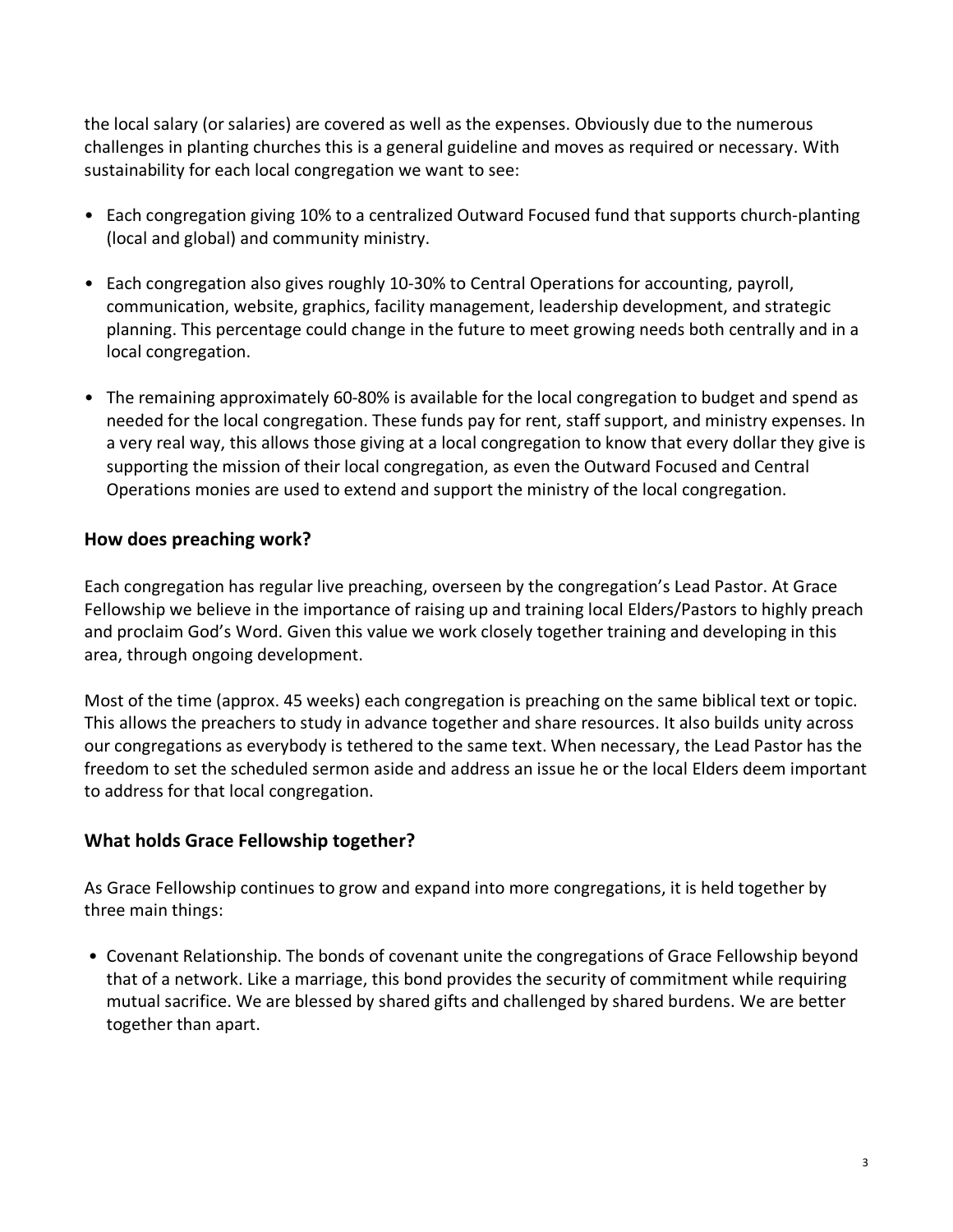- Common Culture. The core convictions of our leadership are embodied in a common culture. All congregations submit to this culture, building in harmony with it. All congregations also contribute to it, bringing new life and vibrancy by nature of their participation.
- Established Boundaries. These are the elements that all congregations must share. They establish boundaries within which leaders are encouraged to creatively develop teaching and practices that meet the needs of their community. These boundaries include doctrine, values, central ministries, unified ministries, and communication standards.

To help bring unity and clarity over who has jurisdiction over what, and what ministry efforts should be centralized or decentralized we utilize the following categories: Centralized, Unified, and Decentralized.

- Centralized Things done the same way, overseen by a centralized department. Right now, this category includes finance, accounting, HR, facility maintenance, media and communications, pastoral apprenticeships and outward focused ministries.
- Unified Things done in the same way, overseen by the local leadership. Right now, this category includes Gospel Communities (while giving freedom to what Gospel Communities look like), preaching, partnership, classes, elder processes, church discipline, biblical counselling, and benevolence needs.
- Decentralized Things done in different ways, overseen by local leadership. Right now, many things are decentralized, including guest services, kids, students, music, assimilation, internships and ministries for men and women.

#### **How does it actually make everyone better?**

- Lead Pastors are better because they have a team of other men in the same role who are supporting and encouraging them.
- Staff and servants are better because they have associates at other congregations who are doing similar work.
- Volunteer leaders and new staff are especially helped by the experience surrounding them in other congregations.
- Preachers are better because they sharpen each other and share ideas weekly.
- Grace Partners are better because they have more places to invite friends and coworkers who live in other parts of town to attend.
- Each congregation is strengthened by the overall reputation of Grace Fellowship. Church planters are better because they don't have to reinvent the wheel (especially with administration) and they have the support and strength of a movement behind them.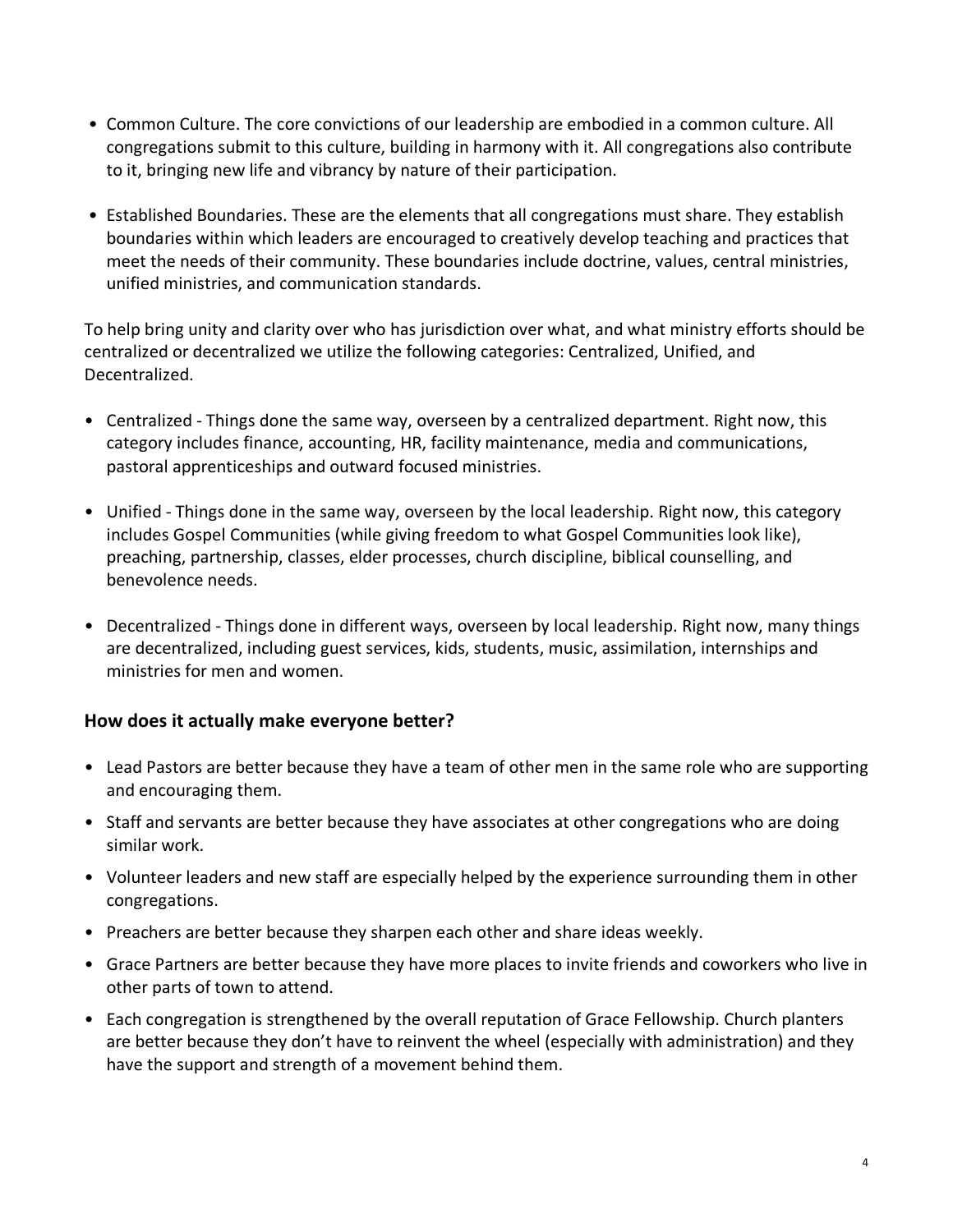• Newer congregations are better because financing is available that wouldn't be available if they were on their own.

Grace Fellowship is structured to support the birth and sustainable health of local congregations. Our focus is not on the advancement of a singular brand or ideology, but rather on intentional investment in unique local congregations through leadership development, pastoral residencies and apprenticeships, relational networks and collectives, leadership assessments, theological education, as well as the selective provision of resources and infrastructure. These investments are made not only for the sake of Grace Fellowship congregations – existing and new – but also churches outside the Grace family that we have relationship with. We are, after all, partners in the Gospel. (Philippians 1:3-6)

## **Truly local congregations**

Each local congregation is a unique expression of the church, sent to embody the Gospel in a particular context. Churches are living communities of unique people within a particular cultural context, gathered in a common pursuit of knowing and honouring Jesus. Therefore, we do not view local congregations simply as generic distribution centres of religious goods and services. We celebrate the truth that as each congregation is shaped by its people and context it is equipped better than anyone else for the missionary task of translating and embodying the Gospel in its neighbourhoods, schools, workplaces, etc. On a broad level, a diversity of truly local congregations united in Gospel partnership brings vibrancy and health to the greater body, adding fullness to its witness.

#### **The mission of local congregations**

The goal of each local congregation is to multiply healthy disciples and leaders who are released to do the work of ministry. The purpose of the local church is not to maximize numbers, budgets, or buildings. It is not even to reach more people. It is to make disciples who say with their mouths and lives, "Jesus is Lord." This is the metric by which the faithfulness and success of the church must be measured: are we making disciples? This is not the goal of church leaders only, but all members of the body of Christ. All are sent as Christ's ambassadors, called to make disciples. The role of leadership is to equip Christians for this work of spiritual multiplication. Healthy disciples make healthy disciples, who make healthy disciples… churches that plant churches!

#### **The boundaries that unify local congregations**

The local congregations of Grace Fellowship build, cultivate, and contextualize their ministry within four established boundaries. The leaders of Grace Fellowship congregations are charged with the creative task of building and sustaining a healthy expression of the body of Christ in their context. To help ensure the unity of our diverse congregations – the benefits of which are discussed later – boundaries have been established that help define the space in which local congregations have freedom to contextualize their ministry.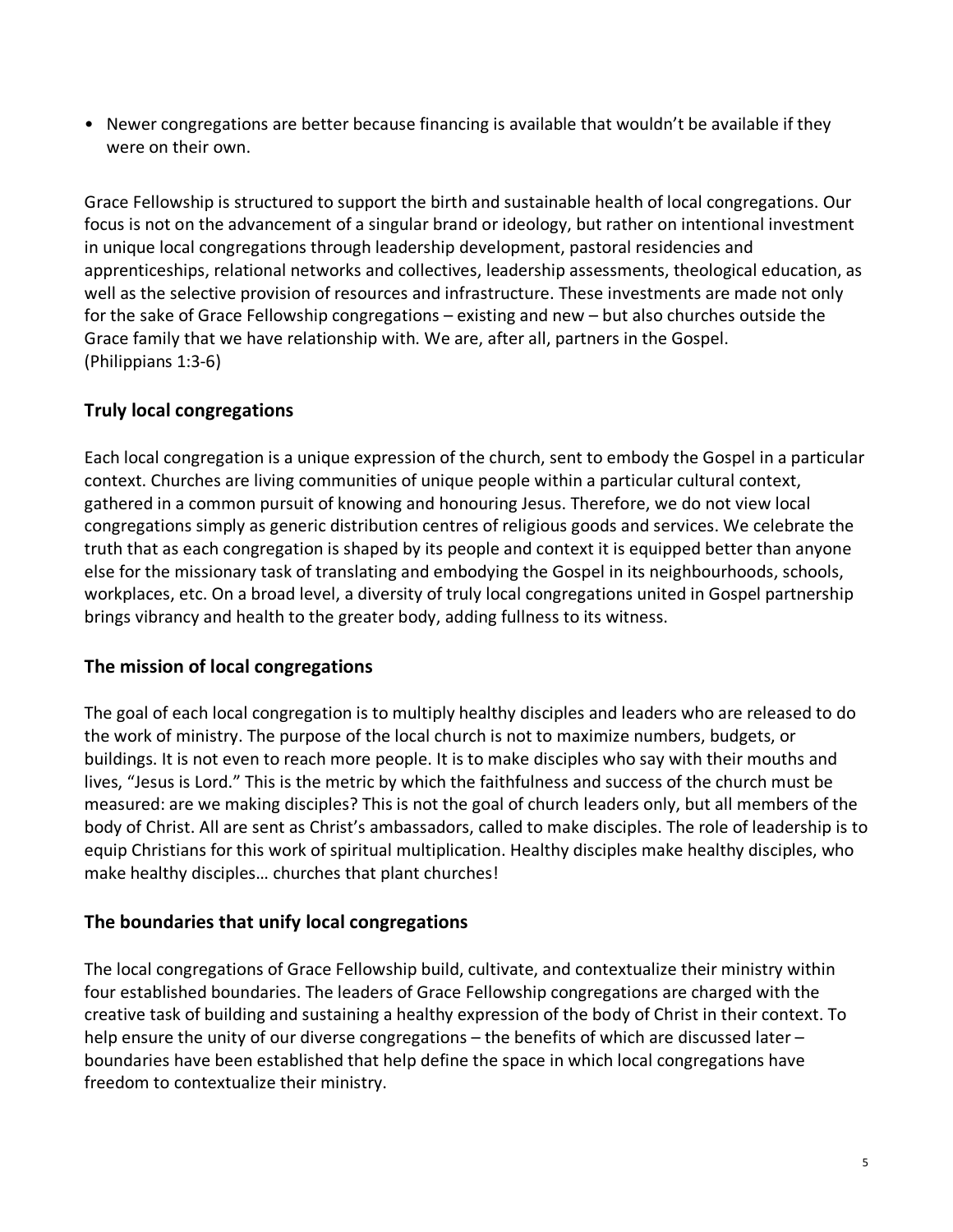These boundaries are meant to empower leaders with clarity, direction, and resources rather than limit them with constraints. They are in place to help the multiplication of healthy disciples and leaders who do the work of ministry in their local church. The established boundaries are found in four main categories:

- 1. Covenant We are bound together as one legal entity with shared resources.
- 2. Beliefs and Practices We operate from the same foundation in the Gospel.
- 3. Culture We have shared values and expectations, mission and vision.
- 4. Communication We speak the same language and present a consistent message.

## **The Benefits of Centralized Operations**

Central Operations provide structure, expertise, and services to support and empower the ministry of local congregations. Central Operations are structured to support and empower local congregations in the freedom that has been given to them. This is done by efficiently meeting common needs with centralized leadership, freeing congregations of the burden to dedicate energy, resources, and/or staff to meet those needs locally. Central Operations are intentionally minimal to reduce the financial burden placed on the local congregations, who contribute a percentage of their budget to fund it. Currently in Grace Fellowship, facility maintenance, media and communications, legal and finance, and outward focus ministries (missions) are a part of Central Operations.

Central Operations provides a tremendous support structure for the birthing of new Grace Fellowship congregations.

# **Our DNA**

If Grace Fellowship is going to be a movement that plants church planting churches throughout the province, there has to be a common DNA amongst all the parts. In order for our DNA to spread while not becoming diluted, all of our church congregations will be a part of the Acts 29 church planting network. In addition to Acts 29, additional partnerships such as C2C and/or denominational affiliations may be established.

# **Acts 29 Canada**

It is the desire of Grace Fellowship that each existing church and church plant within Grace Fellowship would be a full member of Acts 29 because of the theological robustness focused on Jesus' supremacy which leads to a fraternity of brothers obsessed with Jesus and His desires.

Acts 29 is a family of church-planting churches that stands in the tradition of historic evangelical confessionalism. While we believe it is vital that the elders of each of our local churches determine where they stand on doctrines of second importance, we do wish to make known our convictions on the Acts 29 five distinctive theological foundations. (Refer to Appendix 1 for detailed description of our Acts 29 distinctives and values)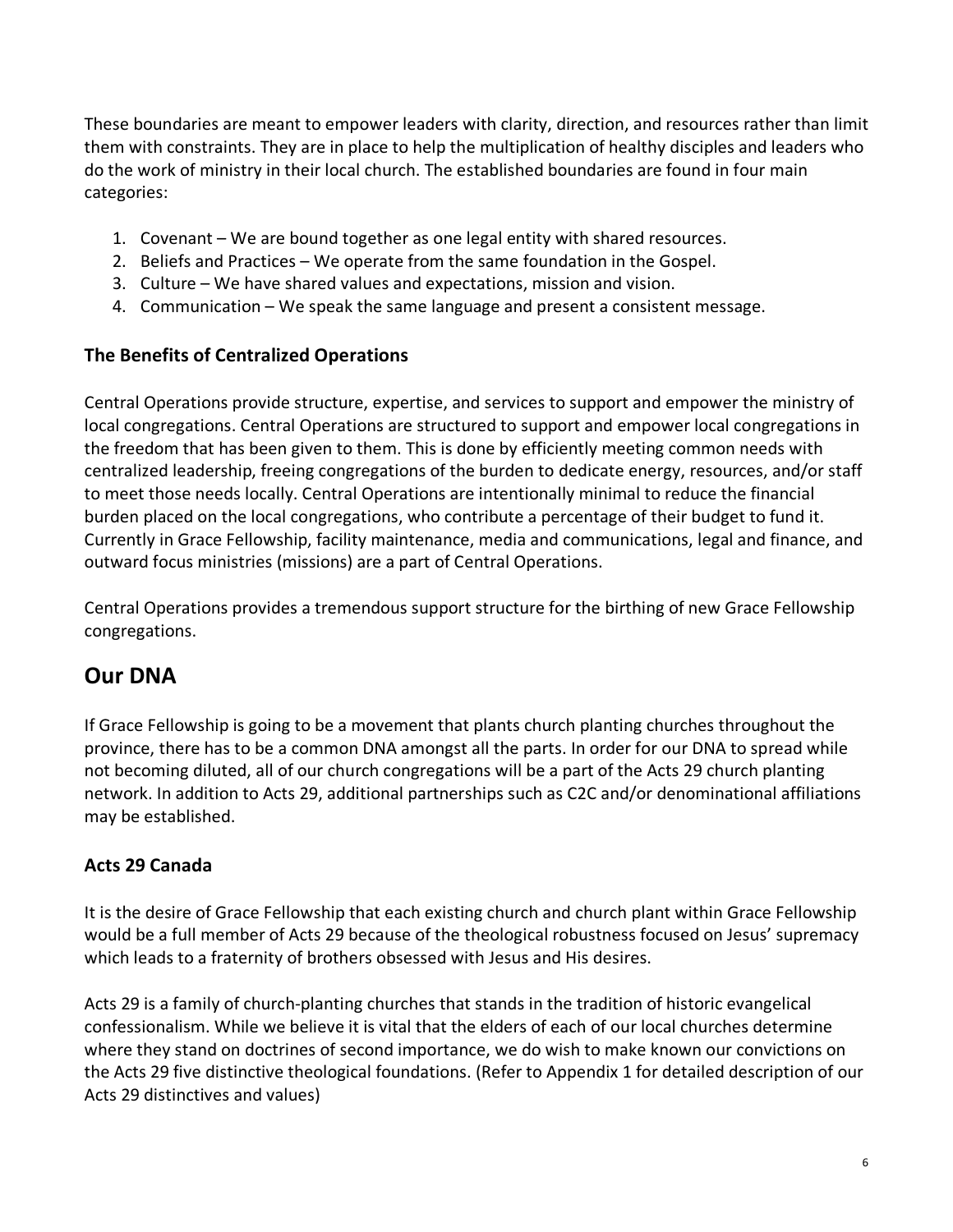# **Other Affiliations and Partnerships**

# **C2C**

This network has traditionally been focused on Canada, but has now begun to branch out into the United States. The network has a broad theological focus, but remains evangelical and has a huge desire to influence the church in Canada in a certain direction, which is unapologetically to be gospelcentred in all things.

While the primary assessment for Grace Fellowship will be Acts 29, we would encourage church plants to also be part of C2C. This could provide resourcing which will be helpful, but also for you to influence others with the DNA that you carry. C2C desires for Acts 29 to influence the network.

Each church plant may decide if they want to be part of C2C, but it is encouraged.

#### **Denominational Affiliation**

Within Grace Fellowship, the denomination does not define Grace Fellowship. It is the network affiliation of Acts 29 that carries our theological agreement, not the denomination. Therefore, there is room for many of the evangelical denominations to be part of this vision.

In the same way that denominational affiliation is not an issue, it is not required for a church or church plant to be part of a denomination. For those who are part of a denomination, the aim should be to participate in denominational meetings when appropriate. Grace Fellowship local churches should aim to be model participants within the denomination.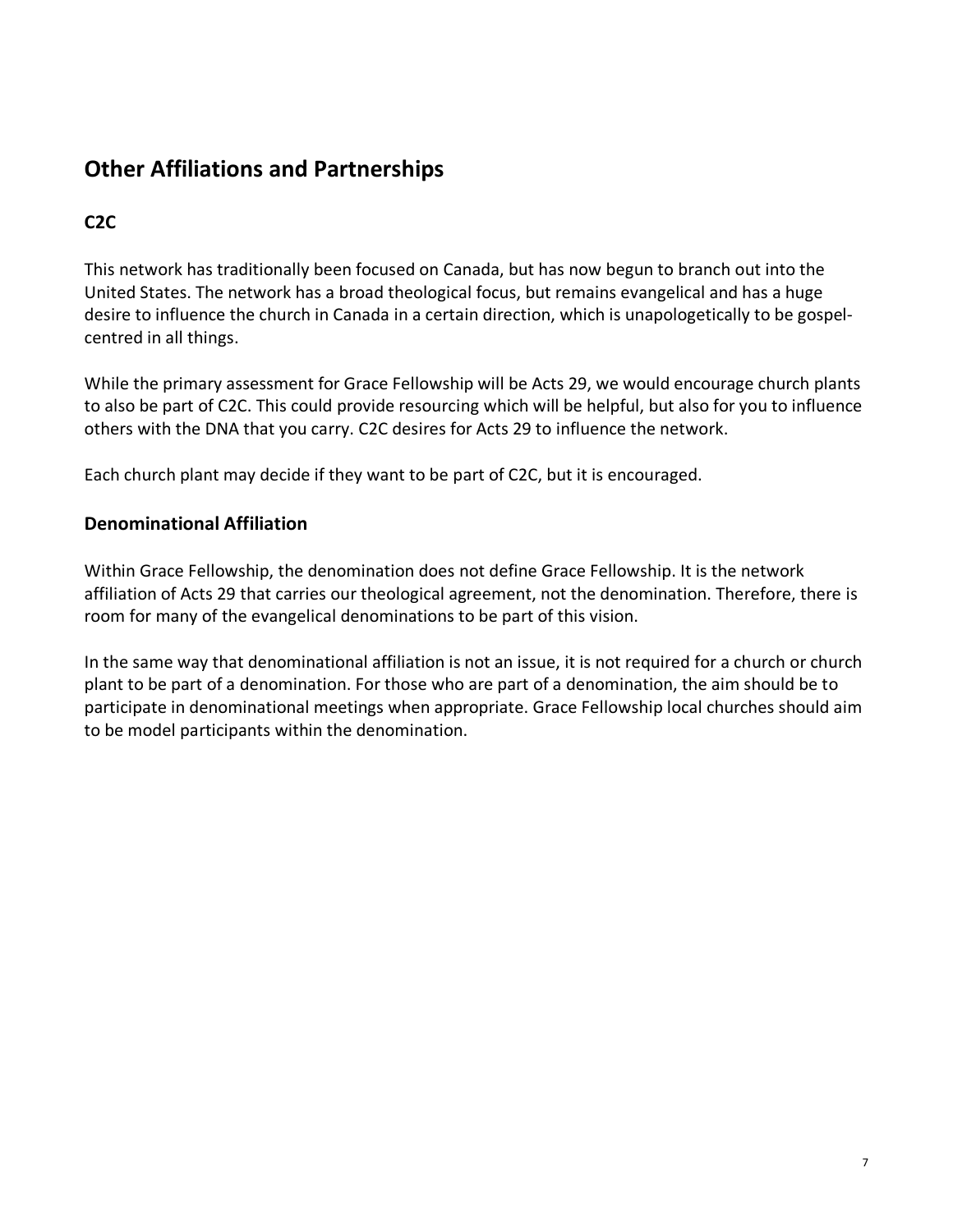# **APPENDIX 1 –**

# **The distinctives and values of the Acts 29 Canada network:**

# **Distinctives:**

## **1.** We are passionate about gospel centrality $_1$

We believe the gospel is the good news of what God has graciously accomplished for sinners through the sinless life, sacrificial death, and bodily resurrection of his Son, our Saviour, Jesus Christ, namely our forgiveness from sin and complete justification before God; this gospel is also the foundation for our confidence in the ultimate triumph of God's kingdom, and the consummation of his purpose for all creation in the new heavens and new earth.

This gospel is centred in Christ, is the foundation for the life of the Church, and is our only hope for eternal life; this gospel is not proclaimed if Christ's penal substitutionary death and bodily resurrection are not central to our message.

This Gospel is not only the means by which people are saved, but also the truth and power by which people are sanctified; it is the truth of the Gospel that enables us to genuinely and joyfully do what is pleasing to God and to grow in progressive conformity to the image of Christ.

The salvation offered in this gospel message is received by grace alone, through faith alone, in Christ alone; no ordinance, ritual, work, or any other activity on the part of man is required in order to be saved.

#### **2. We enthusiastically embrace the sovereignty of God's grace in saving sinners 2**

We affirm that God chose us in Christ before the foundation of the world, not on the basis of foreseen faith but unconditionally, according to his sovereign good pleasure and will.

We believe that through the work of the Holy Spirit, God will draw the elect to faith in his Son, our Lord Jesus Christ, graciously and effectually overcoming their stubborn resistance to the gospel so that they will most assuredly and willingly believe.

We also believe that these, the elect of God whom he gave to the Son, will persevere in belief and godly behaviour and be kept secure in their salvation by grace through faith. We believe that God's sovereignty in this salvation neither diminishes the responsibility of people to believe in Christ nor marginalizes the necessity and power of prayer and evangelism, but rather reinforces and establishes them as the ordained means by which God accomplishes his ordained ends.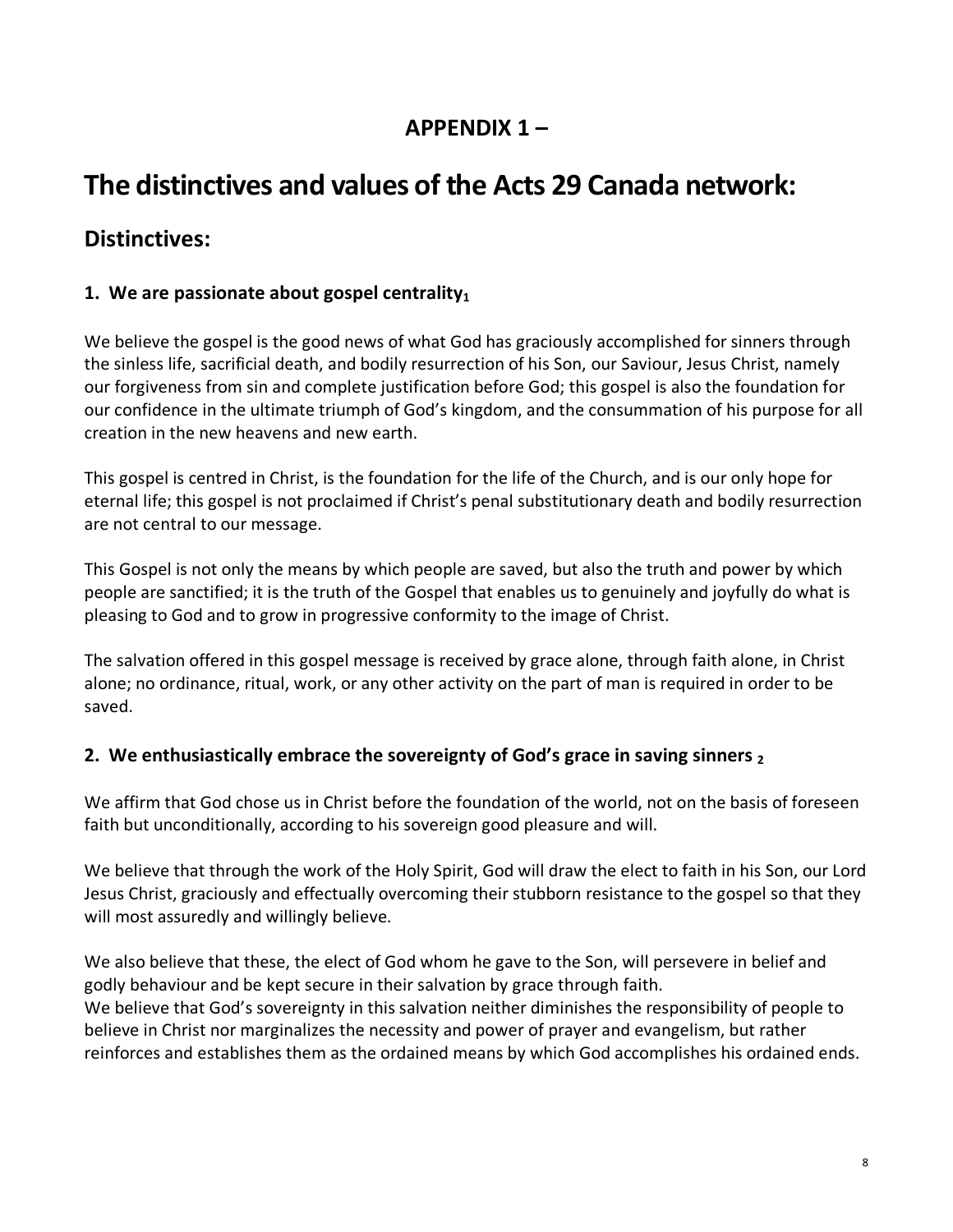## **3. We recognize and rest upon the necessity of the empowering presence of the Holy Spirit for all of life and ministry 3**

The Holy Spirit is fully God, equal with the Father and Son, whose primary ministry is to glorify the Lord Jesus Christ; he also convicts unbelievers of their need for Christ and imparts spiritual life through regeneration (the new birth).

The Spirit permanently indwells, graciously sanctifies, lovingly leads, and empowers all who are brought to faith in Christ so that they might live in obedience to the inerrant Scriptures. The model for our reliance upon the Spirit and our experience of his indwelling and empowering presence is the Lord Jesus Christ himself who was filled with the Spirit and entirely dependent upon his power for the performance of miracles, the preaching of the kingdom of God, and all other dimensions of his earthly ministry.

The Holy Spirit who indwelt and empowered Christ in like manner indwells and empowers us through spiritual gifts he has bestowed for the work of ministry and the building up of the body of Christ. Although there are different understandings in our network of the nature and function of these gifts, we all recognize that they are divine provisions central to spiritual growth and effective ministry and are to be eagerly desired, faithfully developed, and lovingly exercised according to biblical guidelines.

# **4. We are deeply committed to the spiritual & moral equality of male & female and to men as responsible servant-leaders in both home and church 4**

Both men and women are together created in the divine image and are therefore equal before God as persons, possessing the same moral dignity and value, and have equal access to God through faith in Christ. Men and women are together the recipients of spiritual gifts designed to empower them for ministry in the local church and beyond. Therefore, women are to be encouraged, equipped, and empowered to utilize their gifting in ministry, in service to the body of Christ, and through teaching in ways that are consistent with the Word of God.

Both husbands and wives are responsible to God for spiritual nurture and vitality in the home, but God has given to the man primary responsibility to lead his wife and family in accordance with the servantleadership and sacrificial love characterized by Jesus Christ. This principle of male headship should not be confused with, nor give any hint of, domineering control. Rather, it is to be the loving, tender and nurturing care of a godly man who is himself under the kind and gentle authority of Jesus Christ.

The Elders/Pastors of each local church have been granted authority under the headship of Jesus Christ to provide oversight and to teach/preach the Word of God in corporate assembly for the building up of the body. The office of Elder/Pastor is restricted to men.

## **5. We embrace a missionary understanding of the local church and its roles as the primary means by which God chooses to establish his kingdom on earth 5**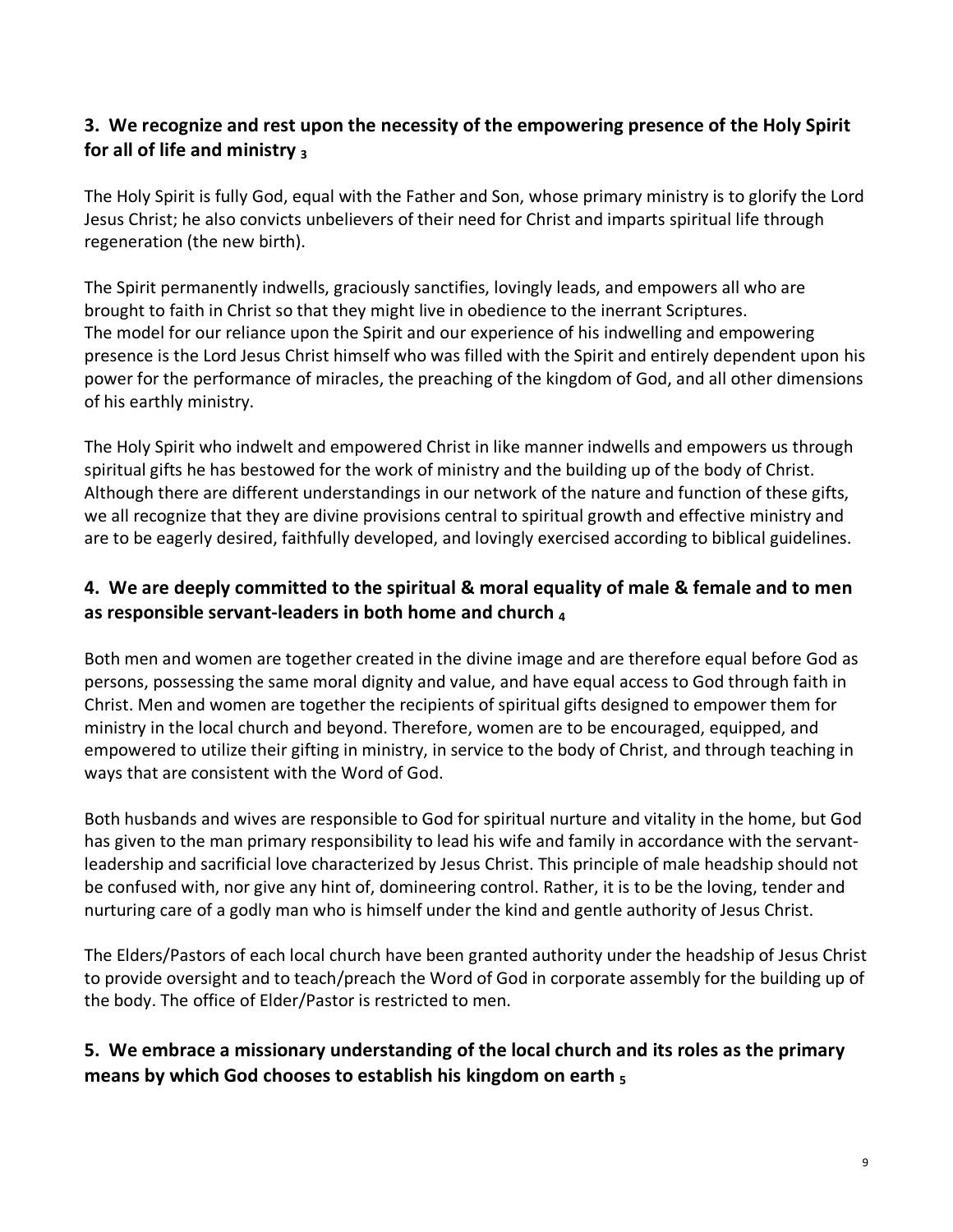The church has a clear biblical mandate to look beyond its own community to the neighbourhood, the nation, and the world as a whole; thus mission is not an optional program in the church but an essential element in the identity of the church.

We are called to make Christ known through the gospel and, by the power of the Holy Spirit, to bring his lordship to bear on every dimension of life.

The primary way we fulfill this mission is through the planting of churches that plant churches and the training of their leaders. Our aim is that Jesus Christ would be more fully formed in each person through the ministry of those churches God enables us to plant around the world.

We also believe we are responsible neither to retreat from our culture nor to conform to it, but with humility, through the Spirit and the truth of the gospel, to engage it boldly as we seek its transformation and submission to the lordship of Christ.

Footnotes:

1. Mark 1:1; Luke 24:46-47; John 3:16-18; Romans 1:16-17; Romans 1:18-25; 1 Corinthians 1:18-25; 2:2; 15:1-4; 2 Corinthians 4:1-6; 9:13; Galatians 1:6-9; Ephesians 1: 7-10; Colossians 1: 19-20; 2 Timothy 1:8-14; 2 Peter 3: 11-13 Jude 3-4; Revelation 21:1-22:21

2. John 1:12-13; 6:37-44; 10:25-30; Acts 13:48; 16:30-31; Romans 3:1-4:25; 8:1-17,31-39; 9:1-23; 10:8-10; Ephesians 1:4-5; 2:8-10; Philippians 2:12-13; Titus 3:3-7; 1 John 1:7,9

3. Matthew 3:11; 12:28; Luke 4:1, 14; 5:17; 10:21; John 1:12-13; 3:1-15, 34; 14:12; 15:26-27; 16:7-15; Acts 2:14- 21; 4:29-30; 10:38; Romans 8:9; 12:3-8; 1 Corinthians 12:7-13; 12:28-31; 14:1-33; 2 Corinthians 1:21-22; Galatians 3:1-5; Ephesians 1:13-14; 5:18

4. Genesis 1:26-27; 2:18; Acts 18:24-26; 1 Corinthians 11:2-16; Galatians 3:28; Ephesians 5:22-33; Colossians 3:18- 19; 1 Timothy 2:11-15; 3:1-7; Titus 2:3-5; 1 Peter 3:1-7 5

5. Isaiah 52:7; Matthew 10:5-25; 28:18-20; Luke 4:18-19; 24:46-47; Acts 28:31; Romans 10:14-15; 2 Corinthians 10:4-5; Galatians 2:10; Ephesians 3:10; 4:11-16; 2 Timothy 4:1-5; Hebrews 10:23-25; 1 Peter 2:4-5, 9-10

# **Values:**

In addition to our distinctive convictions, these four values are what we desire would define us and we would work for and from:

#### **Church-Planting Churches**

We will be a family of church-planting churches.

That is why Acts 29 exists. Our focus is not simply on our own congregations, but on the work of God through the gospel of Jesus Christ, making his name famous to the ends of the earth. In the DNA of all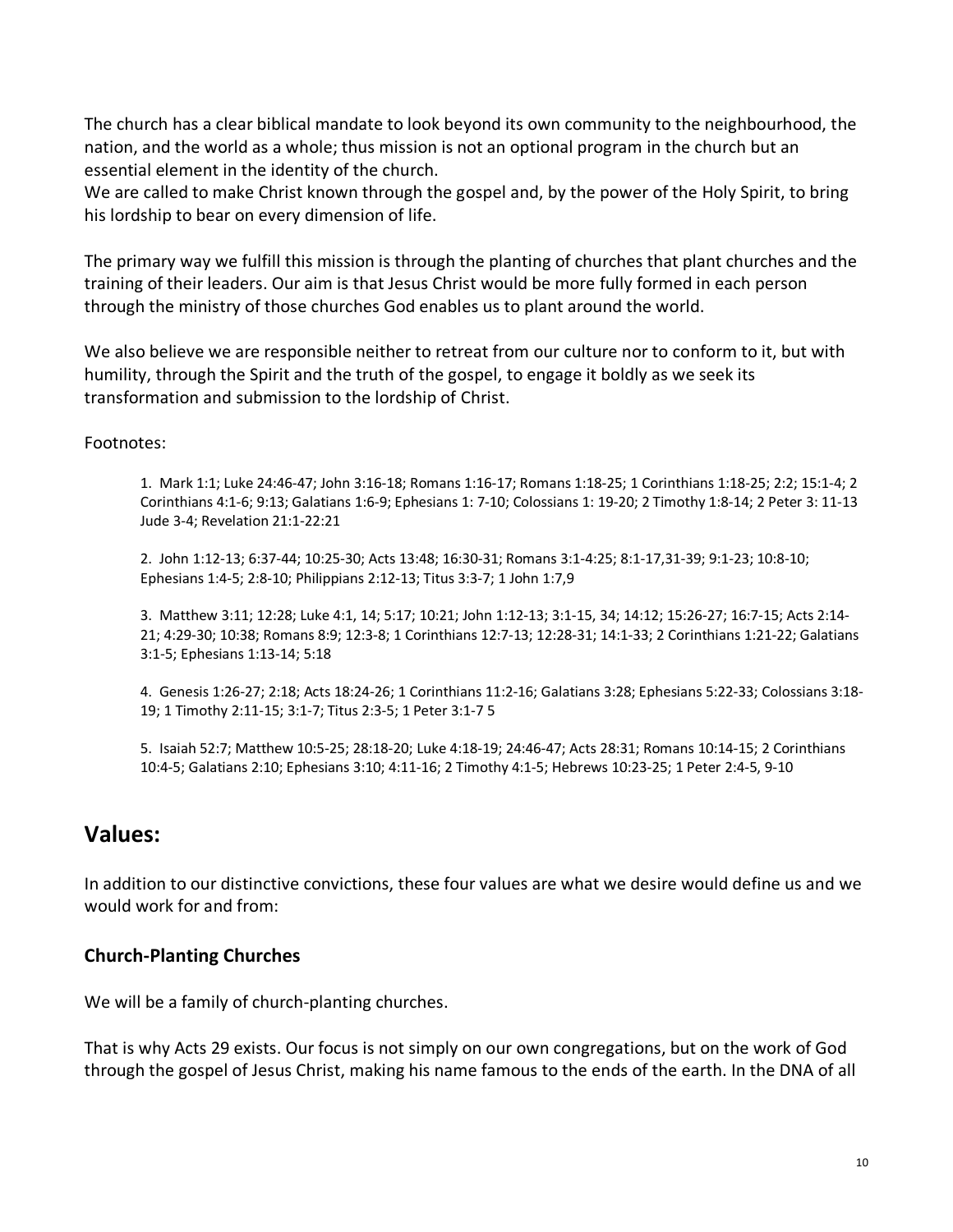Acts 29 churches should be a deep and driving desire to see churches planted across the world, all of which are defined by theological clarity, cultural engagement and missional innovation.

We are a family of churches that are theologically aligned and philosophically diverse, and we pray that the Spirit would keep us all deeply submitted to the word of God and walking in a glad submission to the Spirit. Acts 29 is not a theological club where churches and church planters gather around theological alignment without the desire or resolve to plant other like-minded churches. At our core, we are a church-planting family. May the Spirit draw those who share this passion so we see myriads of people who are far from him, reconciled to him through Christ.

## **Holiness and Humility**

We will be known for holiness and humility.

Our desire is that our family will be comprised of godly, sacrificial and mature men and women:

- Men and women who would gladly lay down any and all of their liberties if it would serve the cause of Christ in greater ways
- Men and women who don't seek conflict but also aren't afraid of it
- Men and women who treasure Christ and his gospel above all

We desire to be faithful servants who love Jesus deeply and are quietly training, coaching and planting churches that will train, coach and plant more churches. We will continue to have our flaws and blind spots, but our deep and abiding hope is that regardless of what is said of us – even by our enemies – it will have to be said that we are men and women who deeply and desperately are invested in the Kingdom of God and are walking in holiness and humility.

# **A Diverse and Global Community**

We will be a radically diverse and global community.

It is a joy and privilege to be involved with and learn from brothers and sisters from different cultural, ethnic and economic backgrounds. We also want to press into and learn from those who differ from us in practice, philosophy and culture; especially those from different parts of the world. Our desire is to find the Spirit of God working among us so much so that we see more of his glory in and through a bold ethnic harmony that reveals God's infinite worth and the power of the gospel in a visual and captivating way.

Ethnic harmony and global diversity are integral to what it means to be explicitly Christian. The Scriptures teach that there are two races—the race of the first Adam and the race of the Last Adam. It is only 'in Christ' that we are able to realize this identity. Our different cultures carry individual history, traditions and legacies, but the gospel transcends them and captures them for Christ, making us a new